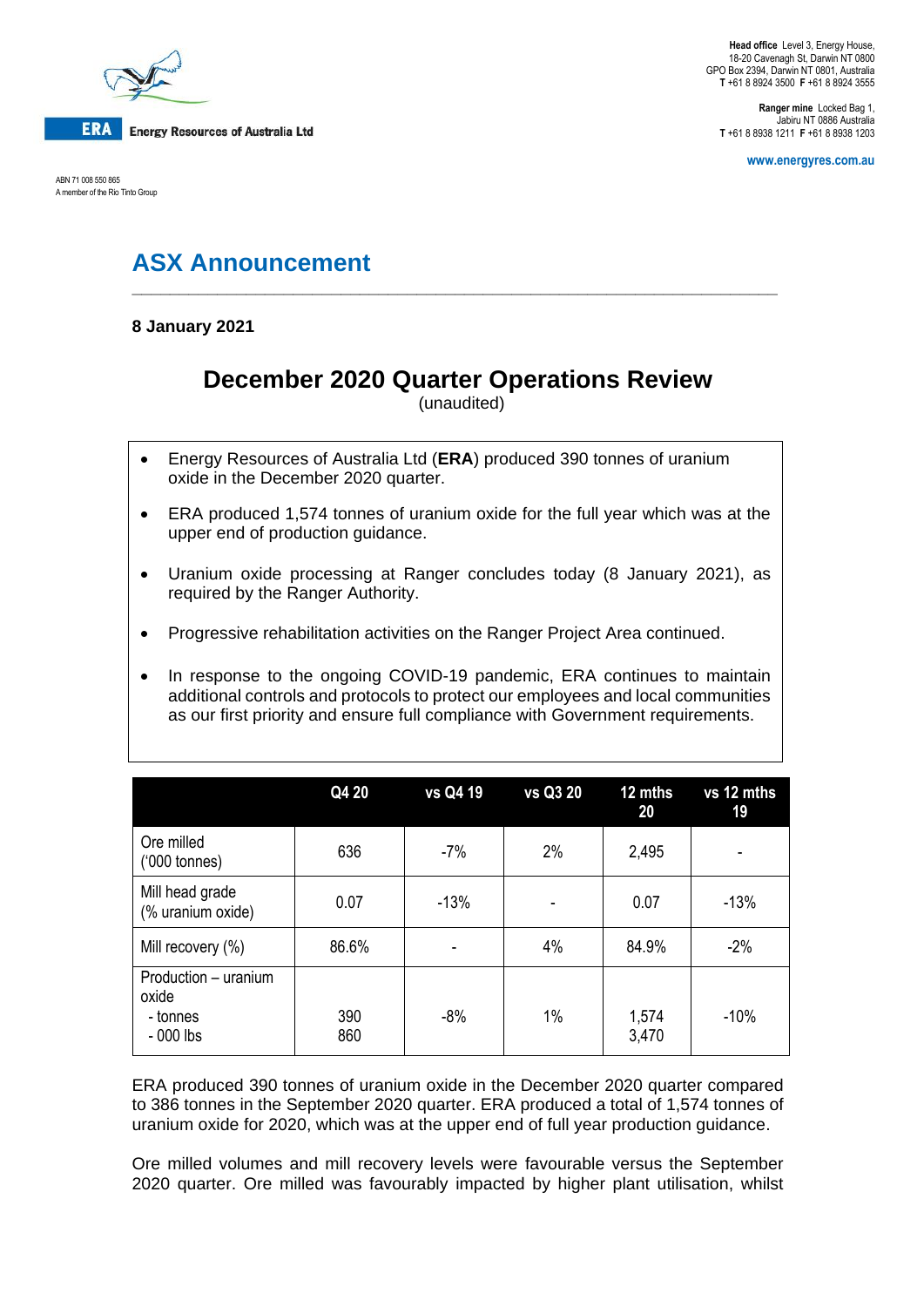

recovery improved due to favourable ore characteristics increasing extraction. Mill head grade remains consistent with the September 2020 quarter.

ERA has sufficient stockpiled ore on the Run of Mine Pad to support processing through to 8 January 2021, at which time processing will conclude in line with the Ranger Authority.

In response to the ongoing COVID-19 pandemic, ERA continues to maintain controls and protocols in accordance with the Company's COVID-19 Management Plan to protect our employees and local communities as our first priority and ensure full compliance with Government requirements.

ERA is monitoring all COVID-19 developments and will provide further updates to the extent there is any material impact on Ranger operations or rehabilitation.

### **RANGER REHABILITATION**

Progressive rehabilitation of the Ranger Project Area continued during the quarter. The transfer of tailings from the Tailings Storage Facility (TSF) to Pit 3 is continuing with bulk dredging works forecast to be complete by late January 2021. TSF floor cleaning activities will occur through the first half of 2021. Other key rehabilitation activities continued including water treatment and Pit 1 revegetation.

Planning for the conclusion of uranium oxide production at the Ranger mine on 8 January 2021 is largely complete with the key 'make safe' activities, in preparation for decommissioning of the processing plant, scheduled to commence immediately following the cessation of processing.

ERA continues to monitor the rate of tailings consolidation in Pit 3 compared to the consolidation model assumed for the purposes of the rehabilitation feasibility study. Cone Penetration Testing to assess the extent of tailings consolidation is progressing with further studies being undertaken to inform the detailed engineering design for Pit 3 wicking, capping and bulk backfill works.

#### **EXPLORATION AND EVALUATION**

No evaluation or exploration expenditure was incurred for the December 2020 quarter, in line with the September 2020 quarter.

#### Ranger 3 Deeps

Given the current uranium market environment, the Ranger 3 Deeps project faces material barriers to development. Due to ongoing constrained market conditions the project remains uneconomic. Furthermore, with the cessation of processing activities at Ranger on 8 January 2021, the potential of development utilising the existing Ranger infrastructure becomes further challenged, as the processing plant transitions to 'make safe' and ultimate decommissioning. Consequently, ERA expects to progress to close the Ranger 3 Deeps decline, with works expected to commence in the first half of 2021 subject to the Board's further review.